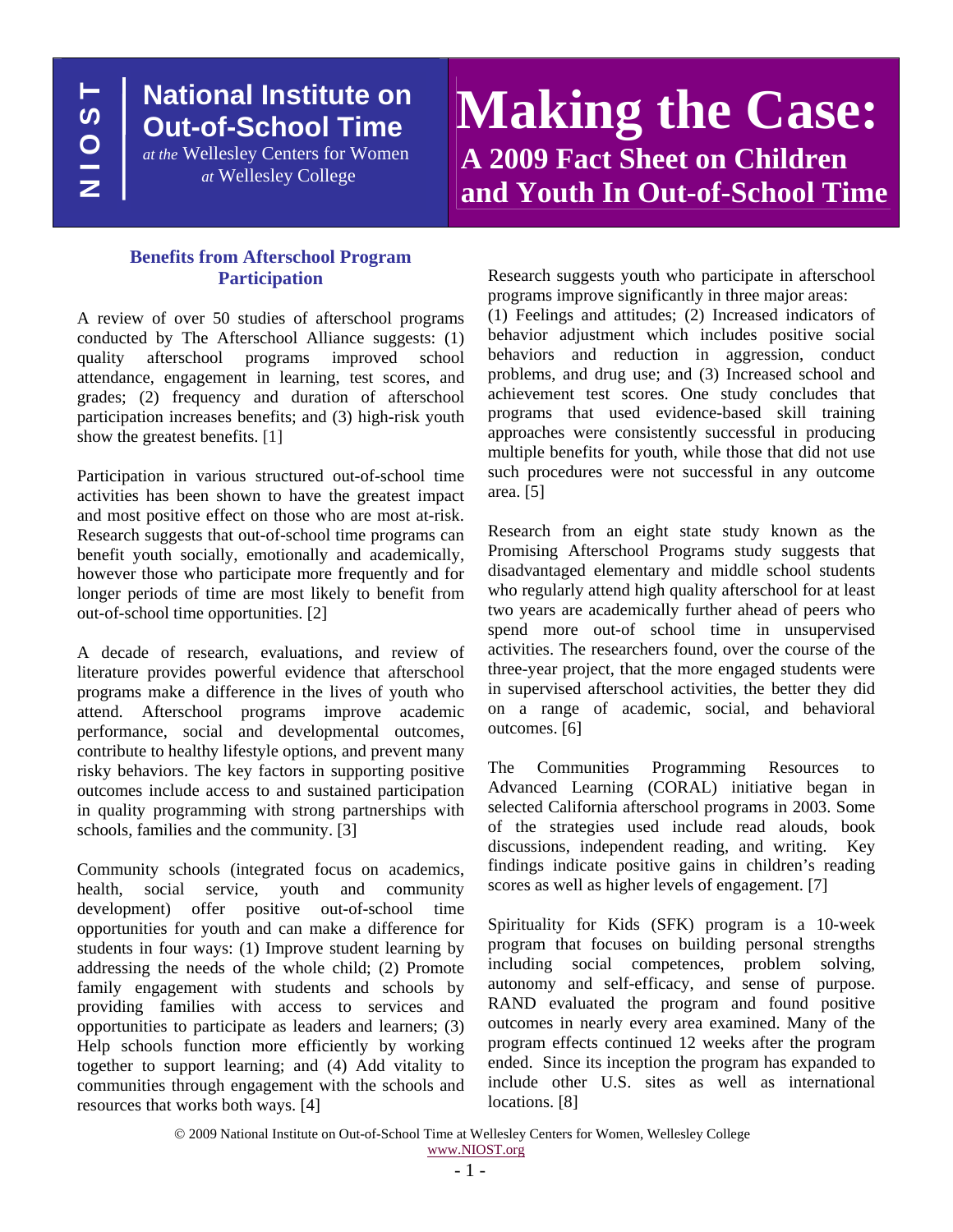Evidence suggests a correlation between frequent attendance in out-of-school time activities and positive outcomes, including an increase in academic achievement, school attendance, time spent on homework, extracurricular activities, improved effort in school, and better student behavior. Out-of-school time programs offer supportive contexts for youth development and offer excellent opportunities for youth to develop skills in supervised, safe, and engaging environments. [9]

Afterschool programs can increase engagement in learning by providing middle school students with opportunities to meet needs that schools often can't, e.g., personal attention from adults, a positive peer group, and activities that hold their interest and build their self-esteem (Vandell, et al. 1996; Garmezy, 1991; Rutter, 1987; Clark, 1987; Masten, et al. 1990; Comer, et al., 1984; Werner, 1993; Halpern, 1992; As reported in Miller, 2003). [10]

Engagement in the arts whether the visual arts, dance, music, theatre or other disciplines, nurtures the development of cognitive, social, and personal competencies. Arts focused afterschool programs can increase academic achievement, decrease youth involvement in delinquent behavior and improve youth attitudes towards themselves and others and their futures. [11]

A new study of Chicago's After School Matters program which offers paid internships in the arts, technology, sports, and communications to teenagers in several underserved schools has found a relationship between participating in afterschool activities and higher class attendance, lower course failures and higher graduation rates. [12]

Adolescent mental and emotional well-being is associated with teens' environments. Links have been found consistently between teens' well-being and environments that are emotionally positive and warm and that provide support for developing adolescent autonomy. Some research suggests that positive experiences in one area (for example, in the family, among peers, at school, through youth community service...) may lessen the effect of negative experiences in other areas. Adolescents who spend time in communities that are rich in developmental opportunities for them experience less risk and show evidence of higher rates of positive development. [13- 14]

#### **Continued Need for Out-of-School Time Opportunities**

Young people build skills, acquire passions, come to understandings and take on responsibilities for changing their worlds as they grow, learn and develop. Practice suggests that young people are most likely to develop these strengths when they are connected to programs and organizations that have effective youth engagement strategies explicitly designed to address these core needs. [15]

The Harvard Family Research Project has reported on several evaluations of afterschool programs focused on increasing the physical activity levels of children and youth. These evaluation results showed that the afterschool programs did increase levels of physical activity in participants. [16, 17]

There are approximately 73.9 million children living in the United States ranging from 0-17 years of age. Current statistics show there are approximately equal numbers of children 0-5 year (25 million), 6-11 years (24 million) and 12-17 years (25 million). These numbers are predicted to increase to 80 million children by the year 2020. [18]

A 2006 survey of over 600 California 12-17 year-olds found that kids left unsupervised three or more days per week were twice as likely to hang out with gang members and three times as likely to be engaged in criminal behavior, and more than three times as likely to use illegal drugs. [19]

Child Trends reports that school engagement is on the decline. Parents report that 39% of girls and 20% of boys are engaged in school. Researchers define school engagement in three domains, behavioral, emotional and cognitive. Afterschool programs can help youth reconnect and increase engagement in school by adapting well-established measures to help identify youth who are not engaged in school and develop services to address their needs. Programs that offer, sequenced, active, focused and explicit (SAFE) programming have been known to have positive effects on student engagement and other positive developments.[20]

A recent survey by the Afterschool Alliance found that in 2005/2006, three in four afterschool programs were full or overcrowded and 86% of the providers surveyed said that children in their communities who need afterschool programs do not have access to them. [21]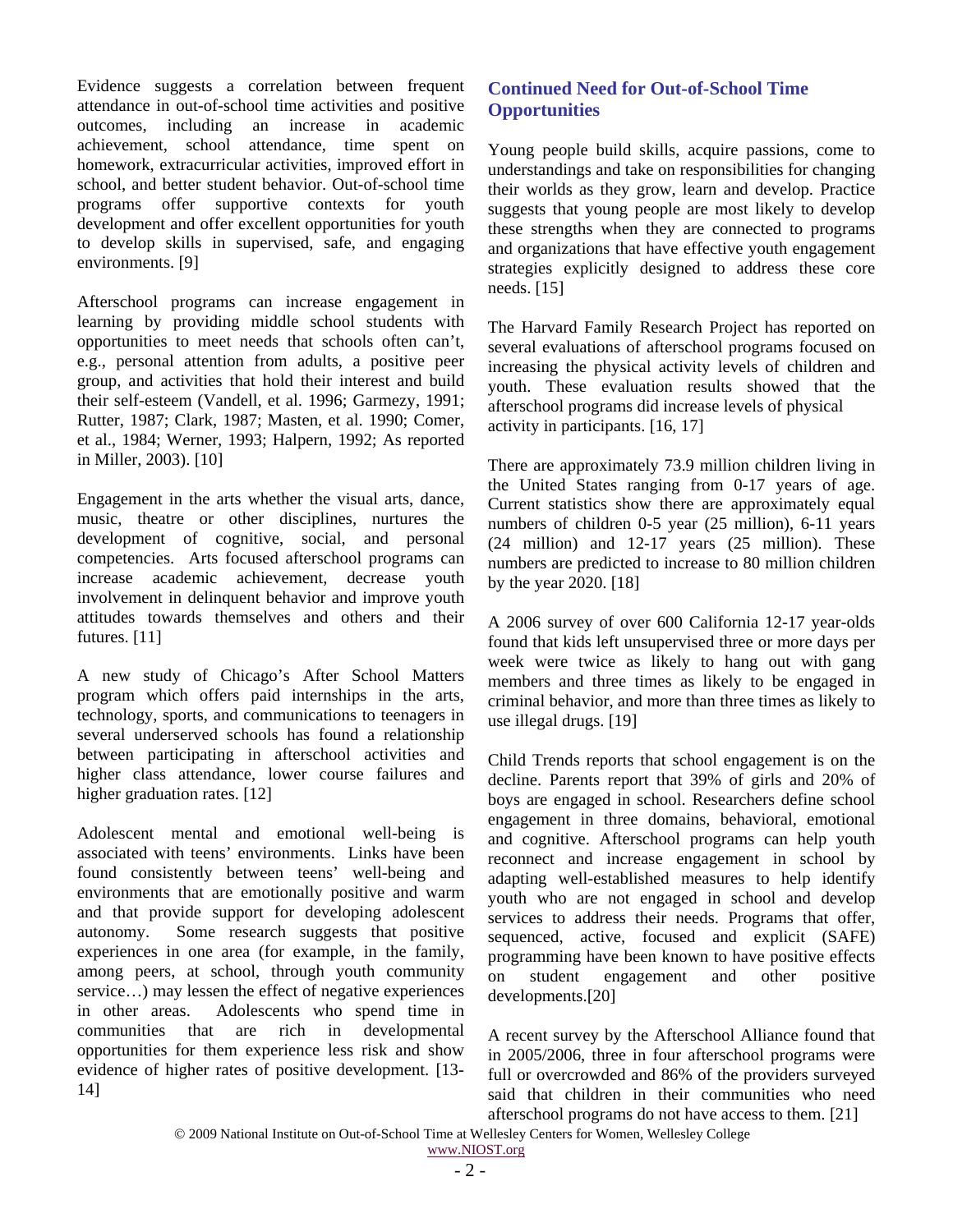Research demonstrates demographic differences in participation in out-of-school time programs. Children from lower income families were more likely to participate in tutoring programs and children from higher income families participated in virtually all outof-school time programs. [22]

In the hours after the school bell rings, violent juvenile crime soars and the prime time for juvenile crime begins. The peak hours for such crime are from 3:00 to 6:00 PM. These are also the hours when children are most likely to become victims of crime, be in an automobile accident, smoke, drink alcohol, or use drugs. [23]

Researchers from Brandies University have identified a level of stress that parents experience regarding their children's afterschool arrangements. This parent stress is costing companies between \$50-\$300 billion in healthcare and lost job productivity each year. [24]

Findings from selected cost studies of out-of-school time programs suggest a wide variation in costs – from \$449 to \$7,160 per child per year – more than a fifteenfold range. Much of this variation can be attributed to program characteristics and methodological differences in sample sizes, how costs are calculated, whether inkind resources are taken into account, and whether startup, operating, and system-building costs are included. [25]

#### **Children and Youth Spend Time After School in a Variety of Ways**

America After 3 PM reports that 11% (6.5 million) of the nation's youth are in afterschool programs and 25% (14.3 million) care for themselves in the afternoons. [26]

Nearly a million school-age children participate in afterschool academic enrichment programs and other youth development and support activities under the auspices of the federal  $21<sup>st</sup>$  Century Community Learning Center Program. [27]

A study by Public Agenda showed that nearly 36% of kids report that they spend time home alone after school at least once a week. Sixteen percent (16%) spend at least three to four days a week alone and 13% spend five days a week alone at home after school. This same study reported that 57% of middle and high school students participate in some organized activity every day, or almost every day, after school. When surveyed,

85% of students say that kids who participate in organized activities during the after school hours are better off than those who do not. [28]

More than half of teens say they would not watch so much TV or play video games if they had other things to do after school. [29]

When asked what they desire from afterschool programming parent reactions are mixed: 54% of parents feel that children need a break from academics during the afterschool hours while 38% of parents feel that children need afterschool programs that are focused on academic skills. [30]

#### **Health and Well-being**

A new survey indicated that cigarettes smoking rates among younger adolescents are on the decline. The survey results show that  $3\%$  of  $8<sup>th</sup>$  grade youth, 7% of  $10<sup>th</sup>$  grade youth and 12% of  $12<sup>th</sup>$  grade youth reported smoking cigarette regularly. These percentages are down from the 4% of 8th grade youth, 18% of  $10^{th}$ grade youth and  $25\%$  of  $12<sup>th</sup>$  grade youth who reported smoking in 2006. [31]

Findings from the Centers for Disease Control and Prevention suggest that childhood obesity has hit a plateau. The report indicates that since 2006 the number of children who fall in the category of obese remains unchanged at 15.5%. Although researchers report that obesity rates have stabilized, a total of 32% of American schoolchildren remain overweight or obese. [32]

The National School Lunch Program (NLSP) offers cash reimbursement to help schools serve snacks to children after their regular school day ends. Afterschool snacks can help to ensure that children receive the nutrition they need to learn, play, and grow. [33]

Children who are overweight are at greater risk for heart disease, such as high cholesterol or high blood pressure, Type II diabetes, bone and joint problems, sleep apnea, asthma, and social and psychological problems such as stigmatization and poor self-esteem. [34]

Rates of participation in physical activity have declined in the past 30 years for both children and youth. According to the Centers for Disease Control 61.5% of children ages 9-13 do not participate in any organized physical activity outside of school hours, and 22.6 % do not engage in any type of physical activity during their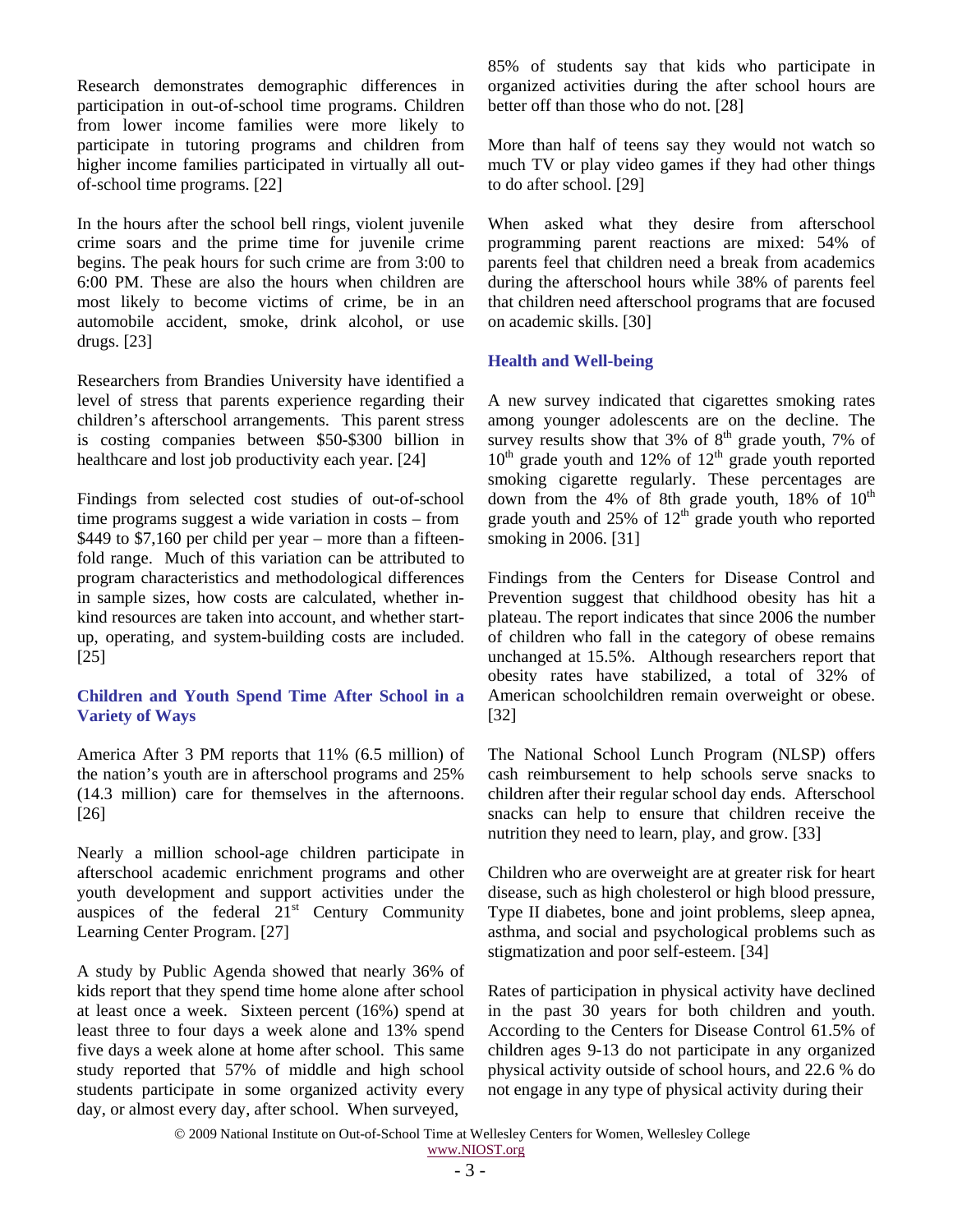free time. Participation rates are even lower for urban children. [35]

A recent study assessed the physical-fitness levels of 239  $3<sup>rd</sup>$  and  $5<sup>th</sup>$  graders from four Illinois elementary schools. Findings show that children who got good marks on two measures of physical fitness – those that gauge aerobic fitness and body-mass index – tended also to have higher scores on state exams in reading and mathematics. That relationship also held true regardless of children's gender or socioeconomic differences. [36]

Eleven out of fourteen published studies analyzing data from approximately 58,000 students between 1967 and 2006 have found that regular participation in physical activity is associated with improved academic performance. [37]

#### **Students with Special Needs**

Afterschool programs can play a vital role by providing children with disabilities central opportunities that will help to increase their skills while building on their potential and can facilitate relationships among youth of all abilities. [38]

Historically, persons with disabilities have been isolated from mainstream youth development programs, including afterschool programs. Afterschool programs have not been well-equipped or willing to incorporate children with special needs in their programs for fear that students with disabilities would require exhaustive attention and may require costly renovations. Both the civil rights movement and the efforts of parents of children with disabilities contributed to the passage of legislation that ensure that students with disabilities have rights to participate and be accommodated in public and private programs. [38]

The goal of the American Disabilities Act (ADA) regulations is not to put strain on afterschool programs, but rather to encourage programs to "make reasonable accommodations" for individuals with disabilities in order to integrate them into the program to the degree possible. [39]

#### **Out-of-School Time for Middle and High School-Age Youth**

The TASC After-School Education Apprenticeship program hires high school youth to work in afterschool programs serving youth from K-8. Findings on youth outcomes suggest younger youth showed increased interest in science, higher attendance rates, and decreased behavior problems. Older youth benefited by learning more about science and their own abilities. [40]

According to new research programs serving preteens can achieve greater success by following six guiding principles. The principles include focused strategy, dosage, supportive relationships, family engagement, cultural competencies and continuous program improvements. [41]

Research involving youth who participated in LA's BEST found that the short-term benefits of afterschool participation by middle school youth were maintained into high school. In particular, students who had participated in LA's BEST posted higher academic achievement and lower engagement in crime. [42]

A new longitudinal study that looked at the role of Boys and Girls Clubs for teens suggests that teens use the clubs in different ways than younger youth. Programs with flexible attendance policies and special programming helped to keep more teens involved. Some of the factors for sustained teen attendance included the number of years the teens had been involved in the club, number of friends who attend, leadership opportunities available, and variety of activities. Some of the benefits for teens included character development, positive school related outcomes, increased health by lower risky behaviors. [43]

A three year study that looked at teens and their use of digital media found that youth are developing important social and technical skills needed to be competent citizens of the digital age. The study identified two distinct categories of teen engagement with digital media: friendship-driven and interest driven. Both categories help youth learn basic social and technical skills. Researchers found youth are motivated to learn from their peers as well as adults on-line and the Internet provides public space for teens to interact and receive feedback from one another. [44]

The challenges facing youth who are disconnected from our nation's employment and education systems are expansive. Research has suggested that youth services and supports offered during out-of-school time, that are grounded in a developmental approach, not only help young people avoid self-destructive behavior, but also enable them to acquire the academic and workforcereadiness skills and personal attributes that employers seek. [45]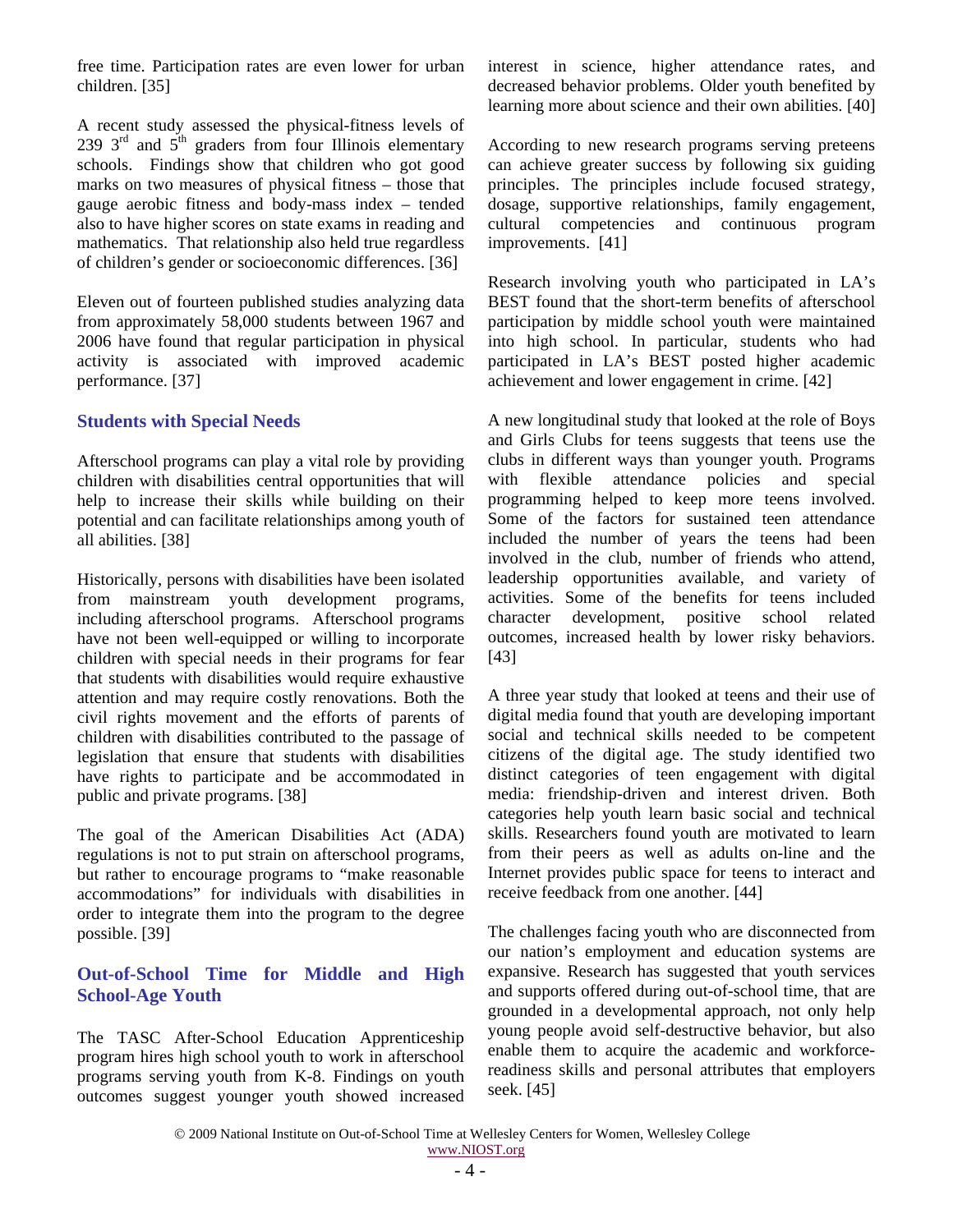Out-of-school time programs for older youth need to look very different than the middle or high schools young people attend. To retain older youth, out-ofschool time programs must offer high interest programs and employ staff who can develop strong partnerships with and want to work with adolescents. [46]

Research has identified key components for middle school afterschool programming including: (1) allowing middle school youth to be creators of their own afterschool experiences; (2) quality standards that are asset-based; (3) staff who are credible and trained to work with middle school youth; and (4) programs that balance a connection to and are independent from school and maintain family connections. [47]

The physical space for teen programming needs to reflect their activity interests. Research on designing program spaces suggests that the "design and layout of the physical environment which includes interior finishes, outdoor spaces, room arrangement and selection of equipment can have a profound impact on how young people interact in the space. Teens will interact with space by arranging it, personalizing it, and readjusting it to meet their needs. Well-designed space will allow for flexibility and creativity. [48]

The delivery of program activities and opportunities to high school-age youth during out-of-school time would be enhanced by a systemic approach with infrastructure elements, such as (1) Funding collaborations; (2) Planning and cooperation among stakeholders; (3) Formal linkages between high schools, community, and local government organizations; (4) High school age program standards; (5) An agreed upon set of objectives; and (6) Designated citywide leadership. [49]

A recent report from the New York City Department of Youth and Community Development shows increased participation of high-school teens from 8,332 to 13,097 in one year. The report outlines specific program features that contributed to increases in participation and positive outcomes such as: preparing youth for college and careers; leadership opportunities within the programs; and internships. The study suggests outreach approaches such as: stipends for participation; social networking opportunities; and technology for reaching out to current and potential program participants. [50]

### **The Growing Need for 21<sup>st</sup> Century Skills**

There remains a profound gap between the knowledge and skills most students learn in school and the knowledge and skills demanded for the 21<sup>st</sup> Century. Students need to learn academic content through realworld examples, applications and experiences both inside and outside of school. [51]

The U.S. Department of Labor projects an increase in STEM related jobs that it will be unable to fill with American students. Less than 50% of U.S. Students are meeting proficient levels in math and science. Furthermore, many science and engineering doctorates are being awarded to students on temporary visas. [52]

Experiences in informal settings can significantly improve science learning outcomes for individuals from groups which are historically underrepresented in science, such as women and minorities. Evaluations of afterschool programs, museum-based programs and environments that are interactive, designed with specific learning goals in mind, and provide multiple ways for learners to engage with concepts within a single setting – support academic gains for children and youth in these groups. [53]

The Girls Scouts of America and the Motorola Foundation identified three key elements needed to improve engagement of girls in science, technology, engineering and math (STEM) education programs. The first is to "make it real." Girls learn by doing and handson activities help girls see how STEM is used in their daily lives. The second is to "make it relevant." Use project-based activities that girls can relate to. The third is to "make it possible." Mentors and role models help girls see themselves as successful and help them to develop their full potential in STEM related careers. [54]

Youth tend to be more engaged in technology-oriented programs when they are given choices in activities, when program staff provide technological support, and when they are given opportunities for reflection, discussion, and interaction. [55]

A growing body of research underscores the importance of caring relationships and is helping to unpack the specific social processes that unfold between young people and youth workers inside of programs. As our understanding of supportive relationships and program processes becomes more fine-grained, the more we learn about what it takes to create engaging, high quality environments. That understanding, in turn, must inform our efforts to support those individuals who are working, often with very limited guidance, to create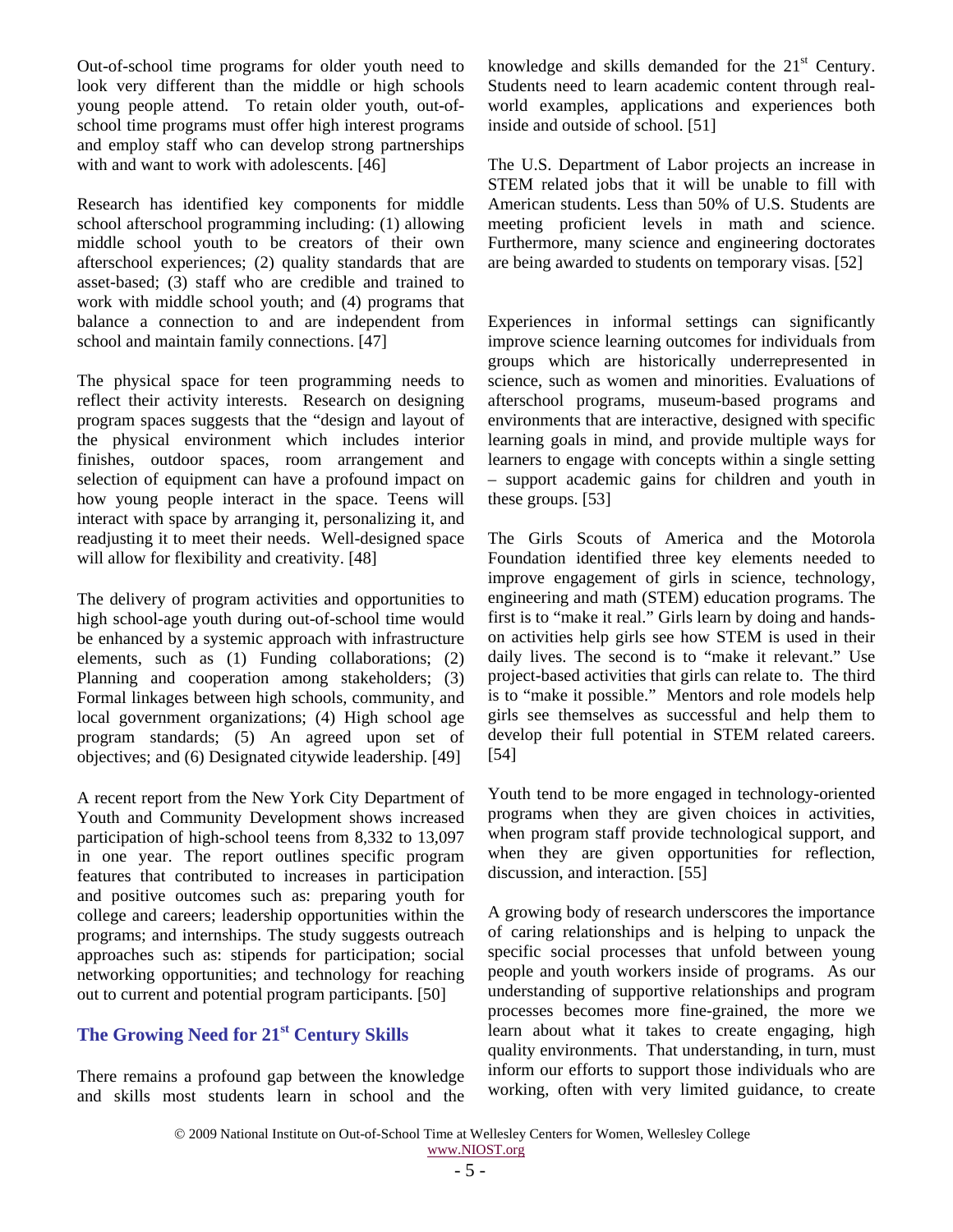such environments for children and youth every day in organizations across the country. [56]

#### **The Out-of-School Time Workforce**

Youth workers who staff afterschool and communitybased programs play a critical role in providing a bridge of vital supports and opportunities for children and youth during the after-school hours, however many leave the profession after a few years. The results from a recent survey found that nearly 80% of youth workers are satisfied with their jobs, but low wages significantly impact the high turn over rate in this field. Increases in wages and access to benefits could stabilize the workforce and advance the profession. Salary is the number one factor that influences people's decision to leave a job over demographics, status, job satisfaction, or place of employment. [57]

The out-of-school time field lacks a national professional development system. However, several statewide initiatives are in pursuit of building components for a statewide system. Alaska, California, Connecticut, Indiana, Georgia, Massachusetts, Michigan, Missouri, and New York are at various states of developing core competencies, career lattices, and school-age credentials. Indiana and Missouri have launched a combined school-age and youth development credential. Local efforts are also underway in Baltimore, Boston, Chicago, Kansas City, Philadelphia, San Francisco, and Washington, DC. [58]

The characteristics and capabilities of the youth worker are paramount to program success, and programs for youth are most successful when youth workers are creative, well trained, skilled at building relationships, and can make long-term commitments to programs. Finding and retaining the right staff is critical to helping youth participants develop and sustain an interest in program participation. [59]

The Massachusetts Afterschool Research Study (MARS) found that programs with more highly educated staff, both at the program director level and direct service levels, were rated significantly higher on elements of program quality, such as staff engagement, youth engagement, activities, and homework assistance. Additionally, the study found that higher wages were linked with higher quality programming while high staff turnover was linked with lower quality ratings in both youth engagement and homework assistance. [60]

In a national survey of afterschool programs ( $n= 273$ ), California Tomorrow found that 56% of responding programs enroll youth from more than one language group, and one in four serve English Language Learners (ELL). Very few program directors reported having enough bilingual staff to work with these youth in their home languages, and even fewer have staff that are trained to effectively serve youth who speak little English. Half the programs that enroll a significant number of English learners do not have any staff who speaks the home languages of the participants and their families. [61]

All of the Boston School-Age and Youth Development Credential (SAYD, January 2007 – June 2008) participants completed pre- and post-participation competency-based self-assessments (11 competencies). Survey respondents select their perceived level of ability in each competency area. The three ability levels are: Beginning or Building Awareness, Developing Skills and Knowledge, or Mastery and Consistent Application. Responses to the self-assessment postsurvey after completing the credential showed positive change (movement from beginning to developing) in all of the competency areas. A higher percent of respondents viewed themselves as developing or mastering competency areas on the post-assessment than on the pre-assessment. The Boston SAYD experience helps to move the field forward in understanding how the competencies can be used as a core organizing feature to professional development and improving quality practices. [62]

While a large number of federal programs support youth programming in some way, this support does not necessarily translate into adequate funding to systematically build and retain a well-trained workforce. A critical next step is to ensure that the programs being funded are of the highest quality and therefore likely to positively influence the life trajectories of youth participants. Program quality is dependent upon having staff that possess the knowledge and skills to work with youth effectively and are capable of building positive supportive relationships. Without strong staff, the increasing expectations being placed on youth programs are unrealistic. [63]

#### **Trends in Public Support and Public Funding**

President Obama plans to provide critical support to young children and their parents with the development of the "Zero to Five Plan," quadruple funding for the Early Head Start programs, and increase funding for Head Start. In addition the new administration plans to make math and science education a national priority, and double the funding for the  $21<sup>st</sup>$  Century Learning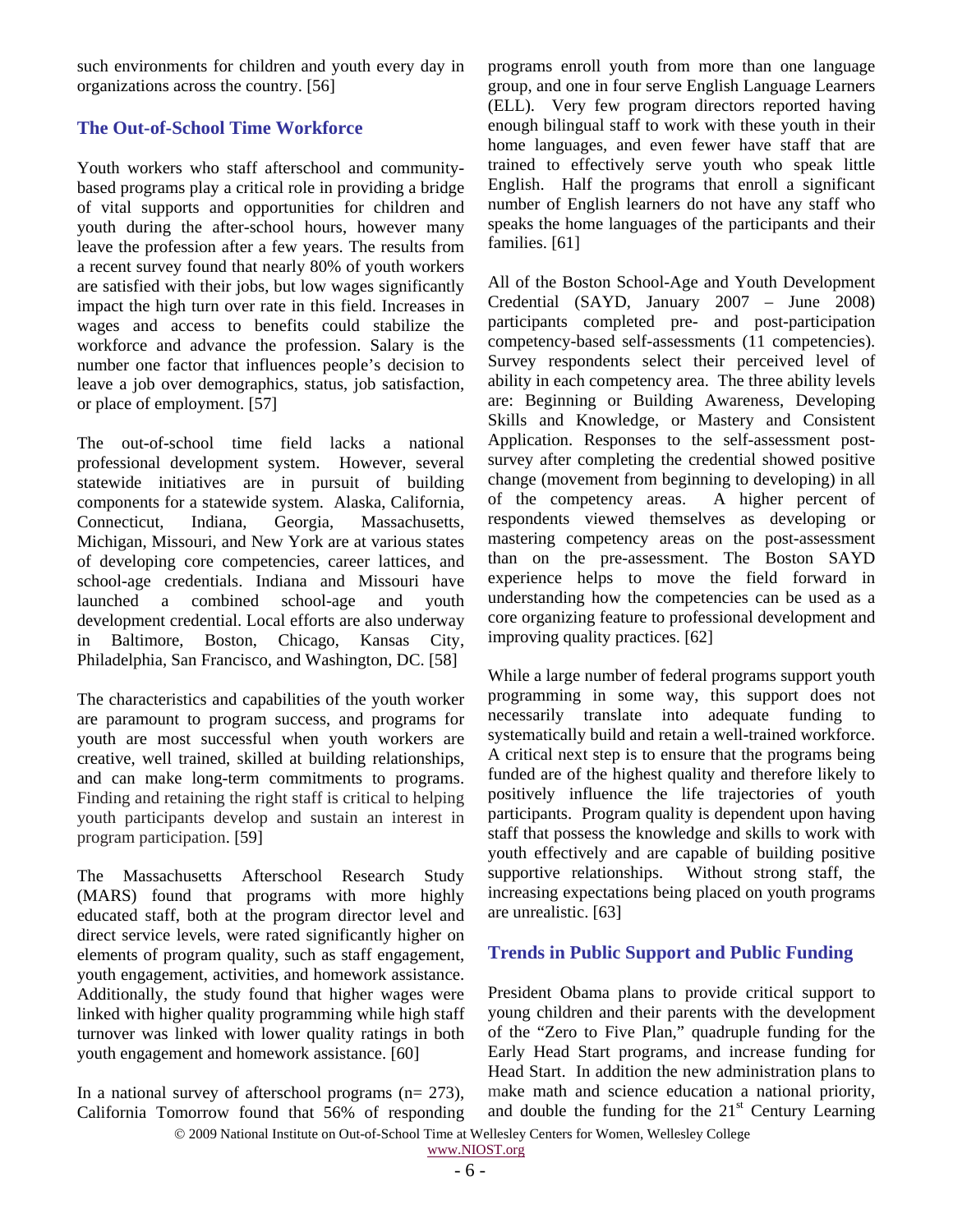Centers to serve additional children. Arne Duncan, a strong proponent of early childhood education was recently selected and approved to be the new Secretary of Education. [64]

In a recent national phone survey, the Afterschool Alliance reported that seven in ten voters want the new congress to increase afterschool funding. Voters across party lines see that afterschool programs are necessary for their communities and would support increase funding to afterschool programs even it if leads to a tax increase. [65]

The proposed "After School Partnerships Improve Results in Education (ASPIRE) Act" (H.R. 6928), is aimed at increasing school engagement/success of middle and high school youth. The proposal offers alternative ways for youth to gain credit towards graduation. [66]

Every dollar invested in high quality afterschool programs saves tax payers on average \$3.00, according to a study by the Rose Institute. Additional saving can be realized if crime reduction is factored in. [67]

Finding and sustaining funding to support out-of-school time programs is critical to developing and continuing promising afterschool efforts over the long-term. Financing strategies include making better use of existing funds; maximizing available federal dollars; creating more flexibility in funding streams; developing new dedicated revenue sources for afterschool programs; gaining access to additional resources; and creating partnerships between public and private-sector organizations and funding sources.[68]

Despite increased funding, disparities in access and quality still persist. Programs in affluent or middle class neighborhoods were more likely to include direct instruction in the arts, enrichment activities, and sports, and are more likely to provide snacks or meals than programs in poorer neighborhoods. Wealthier communities are also more likely to have computer labs, playing fields, and gyms, open enrollment slots, and resources for art and enrichment materials. Programs in low-income areas have much tighter budgets, more facilities in need of repair, longer wait lists to get into the program, and higher staff-to-youth ratios. [69]

#### **Strengthening Out-of-School Time Program Quality**

positive effects on student outcomes, whereas low quality programs can fail to show positive effects or even have negative impacts. States are seeking to support high quality programs by developing definitions of quality embodied in program standards, creating measures of afterschool quality, and improving quality at the program level through licensing and accreditation, professional development, and incentives for reaching higher quality levels. [70]

Updated research from the Harvard Family Research Project explores key emerging themes from 13 recent reports and provides insight into how programs can utilize evaluation for program improvement: (1) get feedback from key stakeholders; (2) seek parent perspectives; (3) inform other afterschool initiatives; and (4) improve the workforce [71]

A recent research finding on quality afterschool programs is that connections matter. Relationships among staff, schools, families, youth, and communities are crucial and many after school programs link with schools by aligning curricula and sharing resources. Complementary learning initiatives are growing—and so is the evidence that they have tangible benefits for youth, families, and communities. [72]

Researcher Gil Noam proposes that there are three elements needed to strengthen and support the field of afterschool: stronger OST leaders; training and technical assistance for staff to create strong and caring relationships; and support for program goals focused on becoming intentional around learning. [73]

#### **References**

- 1. The Afterschool Alliance. (2008). Evaluations backgrounder: A summary of formal evaluations of the academic impact of afterschool programs. Retrieved January 5, 2009 from: www. afterschoolalliance.org.
- 2. Harvard Family Research Project. (2006). Study of predictors of participation in out-of-school time activities. Retrieved January 20, 2008 from http://www.gse.harvard.edu /hfrp/projects/ost\_participation.html.
- 3. Harvard Family Research Project. (2008). Afterschool programs in the 21st Century. Cambridge, MA: Author.
- 4. Coalition for Community Schools. (2004). Making the difference: Research and practice in community schools. Retrieved January 10, 2007 from http:/www.community schools.org /mtdhomepage.html.
- 5. Durlak, J.A., & Weissberg, R.P. (2007). The impact of after-school programs that promote personal and social skills. Collaborative for Academic, Social and Emotional Learning. Retrieved January 17, 2007 from http://www.casel.org/ downloads/ ASP-Full.pdf.
- 6. Vandell, D., Reisner, E., & Pierce, K. (2007). Outcomes linked to high-quality afterschool programs: Longitudinal findings from the study of promising afterschool programs. Retrieved February 1, 2008 from http://www.policystudies.com/.
- 7. Arbreton, A., Sheldon, J., Bradshaw, M., Goldsmith, J., Jucovy, L., & Pepper, S. (2008). Advancing achievement: Findings from an independent evaluation of a major after-school initiative. Philadelphia, PA: Public/Private Ventures.
- Rand Research Brief. (2008). Evaluating the spirituality for kids after-school program retrieved
- January 7, 2009 from www.rand.org/pubs/research\_briefs/RB9348/index1.html.<br>American Youth Policy Forum. (2006). Helping youth succeed through out-of-school time<br>programs. Retrieved January 4, 2007 from http://www.aypf.org/  $OST2006$  ndf.
- 10. Miller, B. (2003). Critical hours. Boston, MA: Nellie Mae Foundation.
- 11. Arts Educational Partnership. (1999). The arts and afterschool programs. Retrieved January 25, 2007 from http://www. arts.gov/pub/ArtsAfterSchool/artsedpub.html. 12. Goerge, Robert M., Cusick, Gretchen Ruth, Wasserman, Miriam, Gladden, Robert Matthew.
- (2007). After-school programs and academic impact: A study of Chicago's after school matters. Chicago: IL University of Chicago, Center for Children.
- 13. Zaff, J., Calkins, J., Bridges, L., & Margie, N. (2003). Promoting positive mental and emotional health in teens: Some lessons from research. Washington, DC: Child Trends. 14. National Research Council and Institute of Medicine. (2002). Community programs to promote
- youth development. Committee on Community-Level Programs for Youth. Jacquelynne Eccles

High quality afterschool programs can have significant,